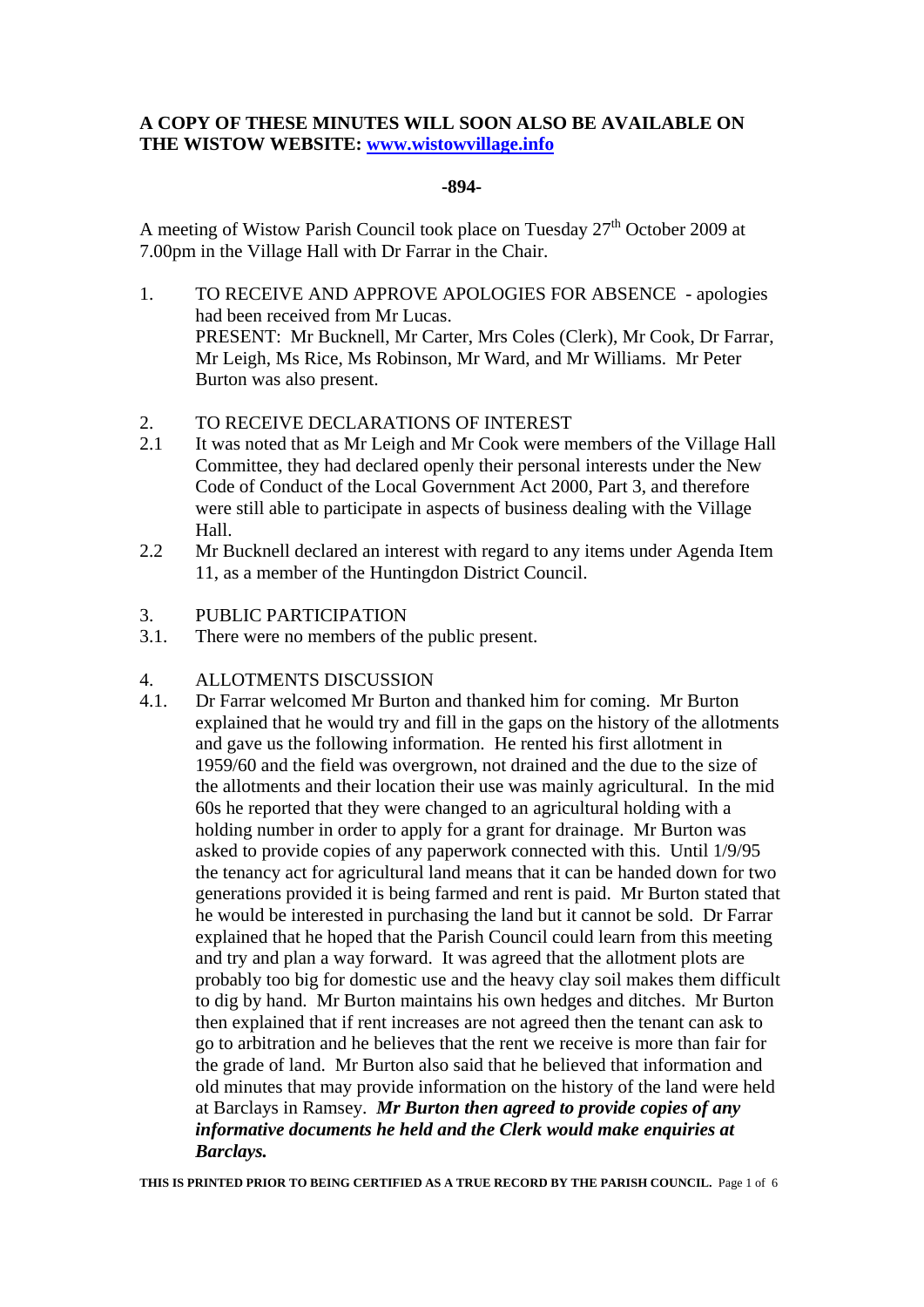Dr Farrar thanked Mr Burton for providing the above information.

- 5. TO APPROVE THE MINUTES OF THE MEETING ON 29<sup>TH</sup> SEPTEMBER 2009
- 5.1. As these minutes had been circulated prior to the meeting, they were approved with the following comments, and signed.
- 5.2 Dr Farrar asked that the list of historic planning applications be updated
- 6. MATTERS FOR INFORMATION ONLY
- 6.1 The items as listed on the agenda were covered and no further comment required.
- 7. COMMUNITY LIAISON OFFICER
- 7.1 The Community Liaison Officer was not present, but it was reported that a new PCSO, Nicole Fielder, had been allocated our area.
- 7.2 It was noted that it had been a while since the PCSO had attended our meetings and it was assumed that the purpose of the E-Cops reports was to keep Parishes informed. It was confirmed that all Councillors had subscribed to E-Cops.

## 8. TO RECEIVE REPORTS FOR COUNTY AND DISTRICT COUNCILLORS

- 8.1 Mr Bucknell reported that information on the RAF Upwood appeal was available for inspection in St Ives for the first two weeks in January.
- 8.2 Mr Bucknell reported that Mr Lucas, he and the Clerk had met Steve Douglas from Cambs County Council at Raveley Road to discuss the problems. He explained that the road was not finished and that part of the process was to allow it to compact by the flow of traffic before the top dressing was added. Following discussion it was agreed that signs to warn of the uneven surface should be placed at both ends of the road, something that had been discussed but not agreed at the site meeting. *The Clerk would email Mr Lucas and ask him to support our request to CCC to have the signs.* The next inspection would be in February as both CCC and the Contractors agreed that the finish was not ideal, and if remedial work was considered necessary it would be carried out prior to the final dressing scheduled for May.
- 8.3 Mr Bucknell reported that gritting would be undertaken in the village this winter on the hill and the road out of the village.
- 8.4 Finally, Mr Bucknell reported that the Neighbourhood Panels would be changing next year and we would be notified of the new format.
- 8.5 Mr Ward reported that the District Council would be holding evening meetings where members of the public could speak, example topics were the A14, and the Consultation on franchising of management at Hinchingbrooke Hospital.

**THIS IS PRINTED PRIOR TO BEING CERTIFIED AS A TRUE RECORD BY THE PARISH COUNCIL.** Page 2 of 6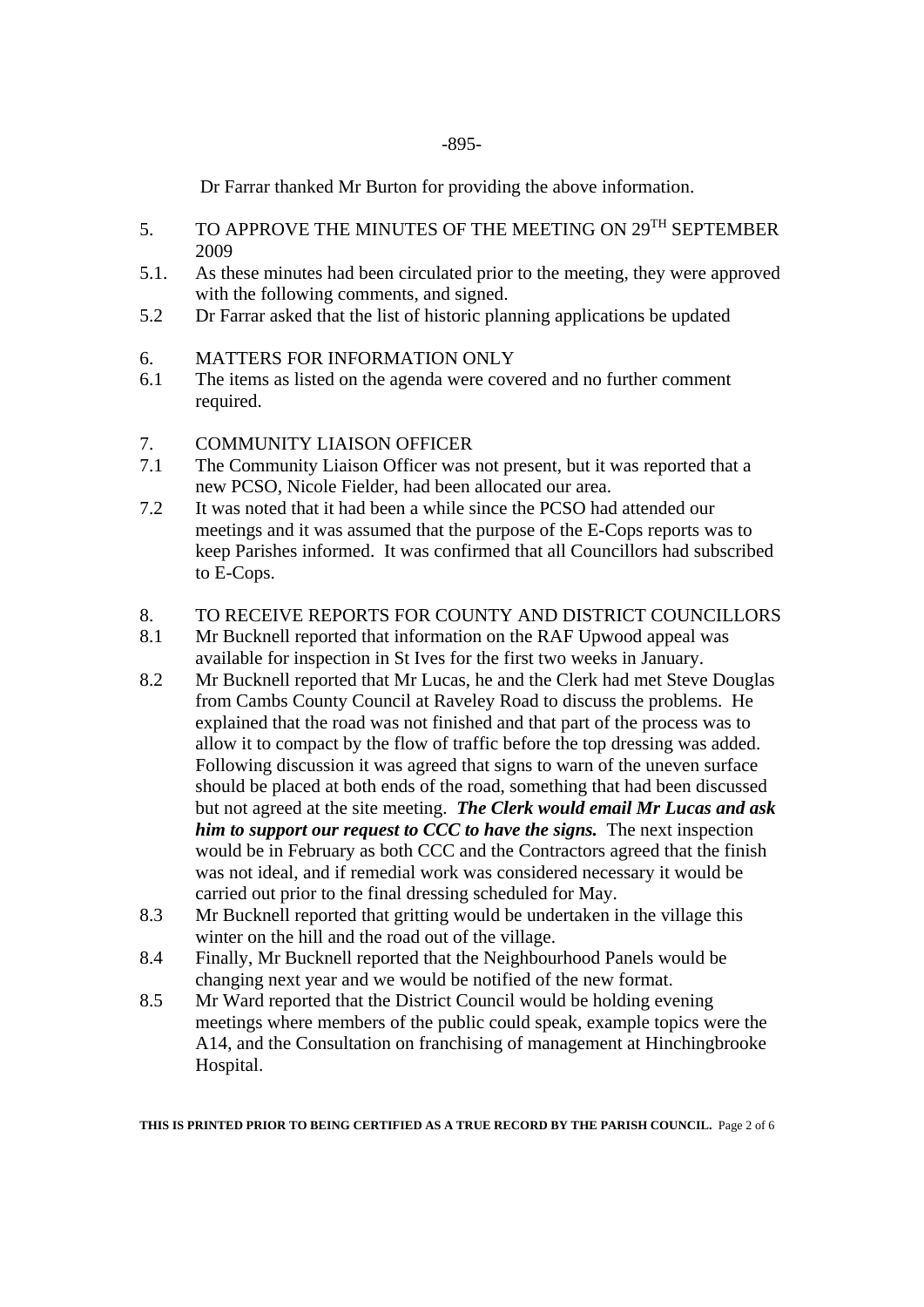9. FINANCE

a) to approve the financial statement

9.1. As this had been circulated to Councillors present prior to the meeting, and there had been no further comments, it was unanimously confirmed as being a true record.

| b) to approve payments of outstanding amounts        |         |
|------------------------------------------------------|---------|
| Mrs P Coles October salary (rates as per minute      |         |
| 13 of the meeting dated 28 <sup>th</sup> April 2009) | £218.57 |
| Ray Burton Services – Hedge cutting at playground    | £190.00 |
| Wicksteed Leisure – see saw seats                    | £109.83 |

- 9.2 The payments listed were formally approved at this meeting and the cheques duly signed.
	- c) to review cash flow and resolve anticipated issues
- 9.3. No issues anticipated. d) Precept discussion following Budget Meeting
- 9.4 The budget for the forthcoming year, updated since the last discussion, was passed round and following discussion it was agreed to request £6500 for the forthcoming year. *The Clerk would submit the request*.
- 10. CORRESPONDENCE
- 10.1 The list of correspondence circulated with the agenda was discussed but no further comment required.
- 10.2 The Parish Council had received a request for a donation towards the repair and refurbishment of the Clock on the church tower. It was agreed that whilst the Parish Council were not against making a donation, it would need a significant amount of money and all other funding opportunities should be explored. *The Clerk would provide a list of organisations that may provide grants and offer assistance with applications if necessary*.
- 10.3 CPALC AGM papers
- 11. TO CONSIDER ANY PLANNING APPLICATIONS RECEIVED
- 11.1. 0901265TREE Crown reduction, 5 Parsonage Street, Wistow. This was approved.

# 12. BT ADOPT YOUR PHONE BOX

12.1 The Parish Council had been approached to adopt the village phone box for £1. The telephony would be removed and then the Council would take over responsibility for maintenance, services and insurance. The majority were in favour of adoption and *the Clerk would make some enquiries regarding the cost of maintenance etc.* Suggestions on how to use the box would be requested via the website and Warbler.

**THIS IS PRINTED PRIOR TO BEING CERTIFIED AS A TRUE RECORD BY THE PARISH COUNCIL.** Page 3 of 6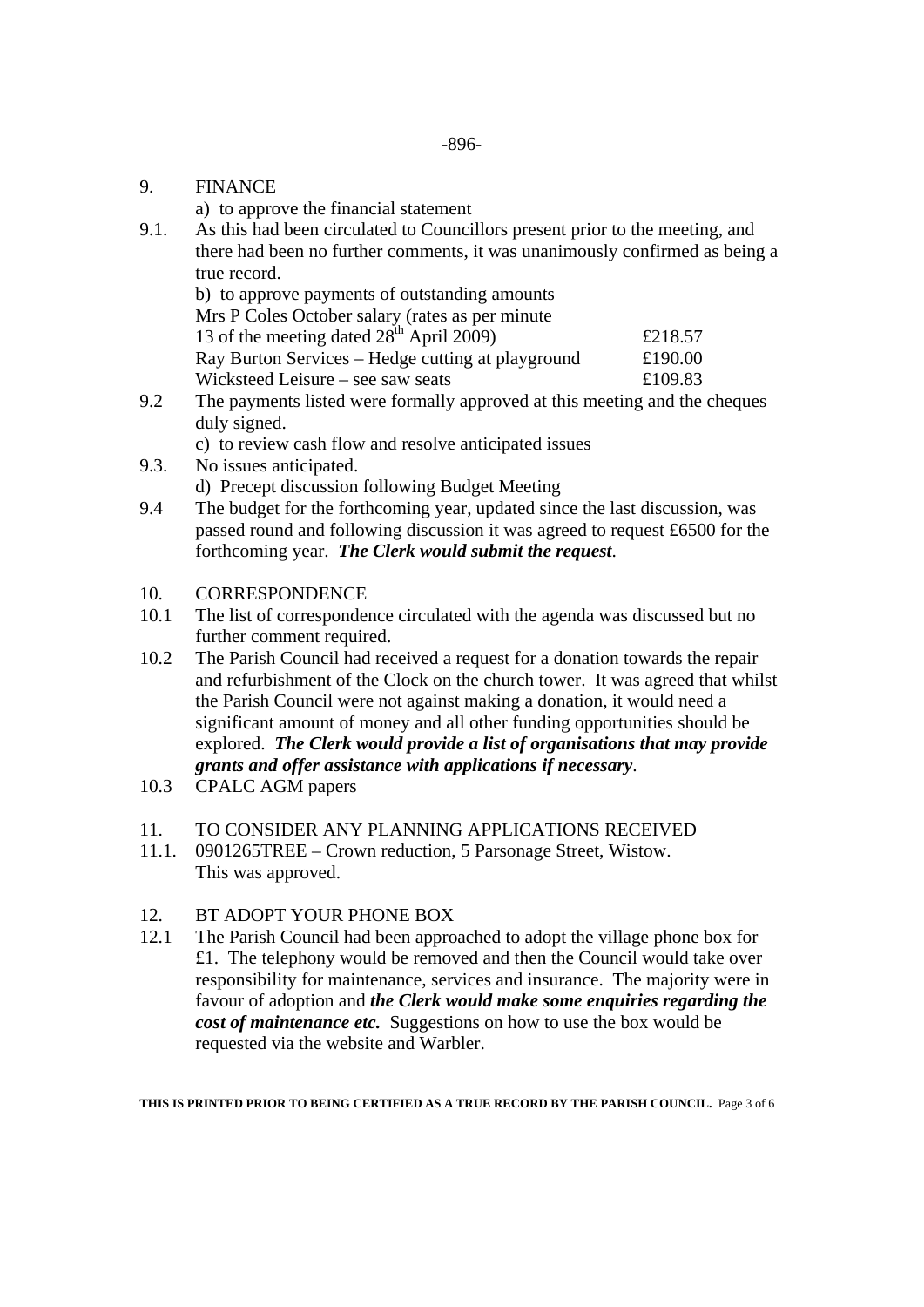13. PARISH PLAN ACTION PLAN – working parties feedback and updates: a) Traffic and road issues – Cambs County Council had agreed to fund the traffic calming road markings at the entrance to the village whilst they carried out the work on the bridge.

 b) Litter – Ms Robinson – There appeared to be no ongoing litter problem but there was a water logged bin on the playground. *The Clerk would ask Mr Burton to drill holes to allow drainage.* 

c) Countryside – Mr Cook – Mr Cook still had the waymarkers to set but he reported that the dog fouling problem seemed to have improved. He had no news on the Paths Partnership meeting yet. Mr Burton said that he had some old maps which he would let us have sight of.

d) Leisure facilities – The Playfunding application had been declined but with the option of further discussion. A meeting would be arranged for the team to look at the application and make it work. The seat round the stump had been reported to be rotten. There had been a complaint about footballs going over the fence, the Clerk was chasing Luminus regarding the repair. There was a query regarding who is responsible for the hedges on the Kingston Way boundary and it was confirmed that the residents of Kingston Way are responsible for their own boundary hedge and fence.

e) Village Hall – Mr Cook and Mr Leigh – Mr Wadsworth had asked to plant a tree in the Playing field as a tree has to be removed to accommodate the extension to the village hall, this was agreed. The Plans are to go to full planning as they were well received by villagers.

14. a) Grants – Mr Bucknell. The Windfarm Grant Committee had approved our application for £303 towards the Village Sign. b) Wistow Bridge – Mr Leigh and Clerk. Work had started to cut back hedges and repair work was on schedule. c) Allotments – the Clerk reported that she had received all rent and that Mr Garton and Mr Judge had given notice to quit with effect from October 2010.

Six quarter acre plots would be available. The Parish Council will review the situation regarding the allotments at a future meeting following Mr Burton's information.

# 15. ITEMS FOR WISTOW WARBLER AND WEBSITE,

15.1. The Clerk would ask Mr Dransfield to; advertise the allotments put in information regarding the bridge and road closure for 1 weekend update on Raveley Road ask for suggestions for the adopted phone box

16. MONTHLY AUDIT – NOMINEE FOR NEXT MEETING

16.1. Mr Cook agreed to carry out the monthly audit in December.

**THIS IS PRINTED PRIOR TO BEING CERTIFIED AS A TRUE RECORD BY THE PARISH COUNCIL.** Page 4 of 6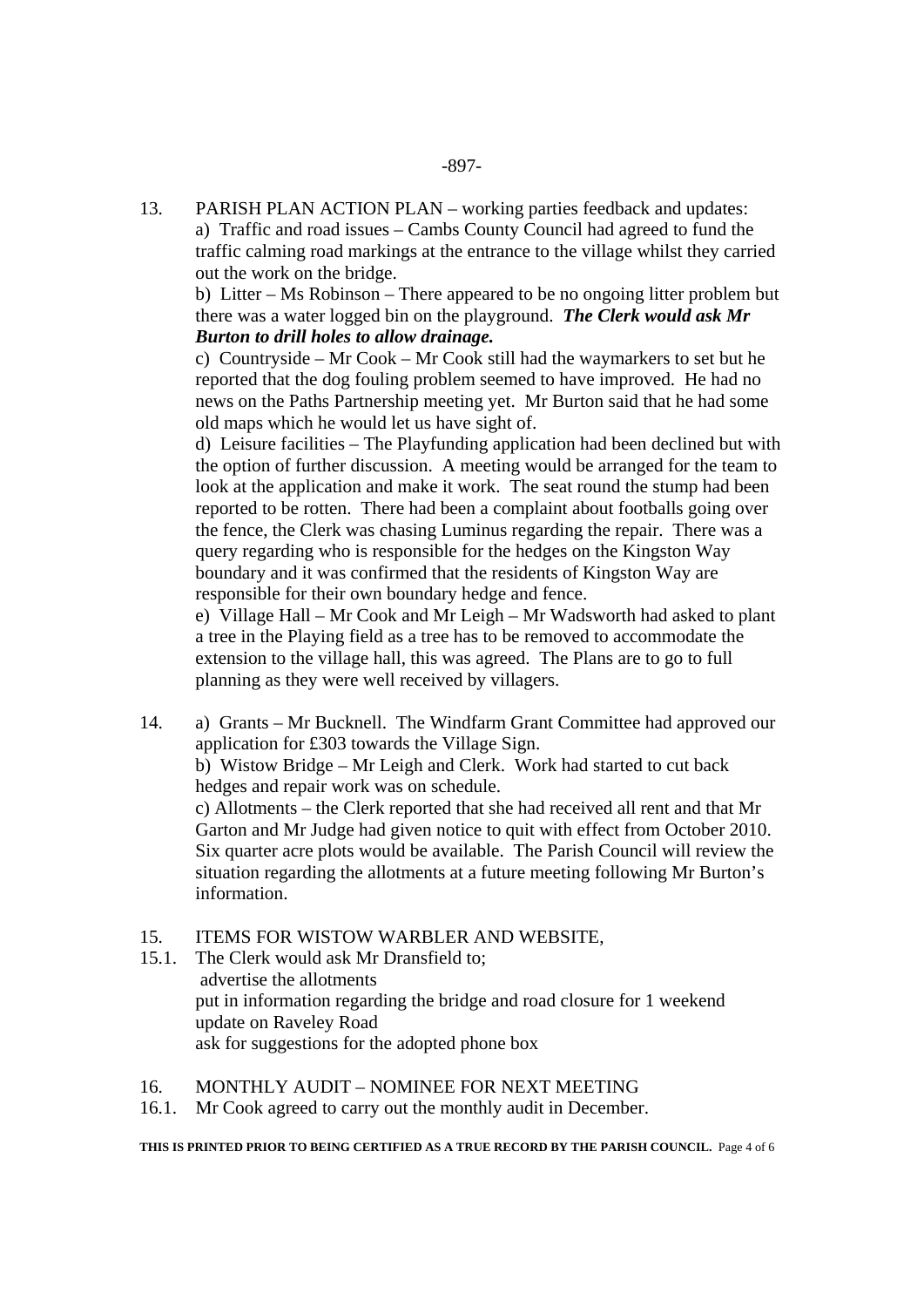#### -898-

## 17. MATTERS FOR FUTURE CONSIDERATION

- 17.1 Clerk's pay increase
- 18. DATE OF NEXT MEETING Tuesday 15<sup>th</sup> December 2009 at 7.00 pm in the Village Hall, followed by our Christmas celebration in the Three **Horseshoes**

There being no further business the meeting closed at 9.15 pm.

# **PLANNING APPLICATIONS RECEIVED FROM JANUARY 2008**

Huntingdonshire District Council – HDC Not Yet known – NYK

|                                                              |                                                                  |                                                                                                                 | <b>Approved/Date</b>   |
|--------------------------------------------------------------|------------------------------------------------------------------|-----------------------------------------------------------------------------------------------------------------|------------------------|
| <b>App.Number</b>                                            | <b>Property Address</b>                                          | <b>Purpose</b>                                                                                                  | <b>WPC</b>             |
| <b>HDC</b><br>4/1/08<br>08/00500/FUL<br>$-$ Yes -<br>18/6/08 | Rookes Grove Farm,<br>Mill Road, Wistow                          | Erection of 2 dwellings and<br>access road                                                                      | Yes<br>26/2/08         |
| 08/00599/FUL<br>yes                                          | Poultry Houses, Shillow Hill, Erection of Agricultural<br>Wistow | dwelling                                                                                                        | Yes<br>25/3/08         |
| yes                                                          | 008/03478/FUL Threeways, Church Street                           | Add pitched roof to flat<br>extension at rear                                                                   | Yes<br>07/01/09        |
| 0900055FUL<br>yes                                            | Rectory Farm, Wistow Rd<br><b>Broughton</b>                      | Erection of agricultural No comment<br>building to house free<br>range hens                                     | 24/02/09               |
| 0900342OUT<br>appeal                                         | RAF Upwood, Ramsey Rd<br>Bury, PE26 2XN                          | Demolition and clearance of<br>redundant buildings,<br>reclamation and remediation<br>of land and redevelopment | Yes<br>29/5/09         |
|                                                              | 0900661FUL Valiant Square, Upwood                                | Erection of 26 houses and No comment<br>7 apartments                                                            | 30/06/09               |
| Declined and going to appeal                                 |                                                                  |                                                                                                                 | No comment<br>25/08/09 |
| yes                                                          | 0900843FUL Manor House, Manor St<br>Wistow                       | Refurb of existing chimney                                                                                      | Yes<br>28/7/09         |
| yes                                                          | 0900947FUL Beggars Roost, Parsonage<br>Street, Wistow            | Replace flat roof with pitched Yes                                                                              | 25/08/09               |

**THIS IS PRINTED PRIOR TO BEING CERTIFIED AS A TRUE RECORD BY THE PARISH COUNCIL.** Page 5 of 6